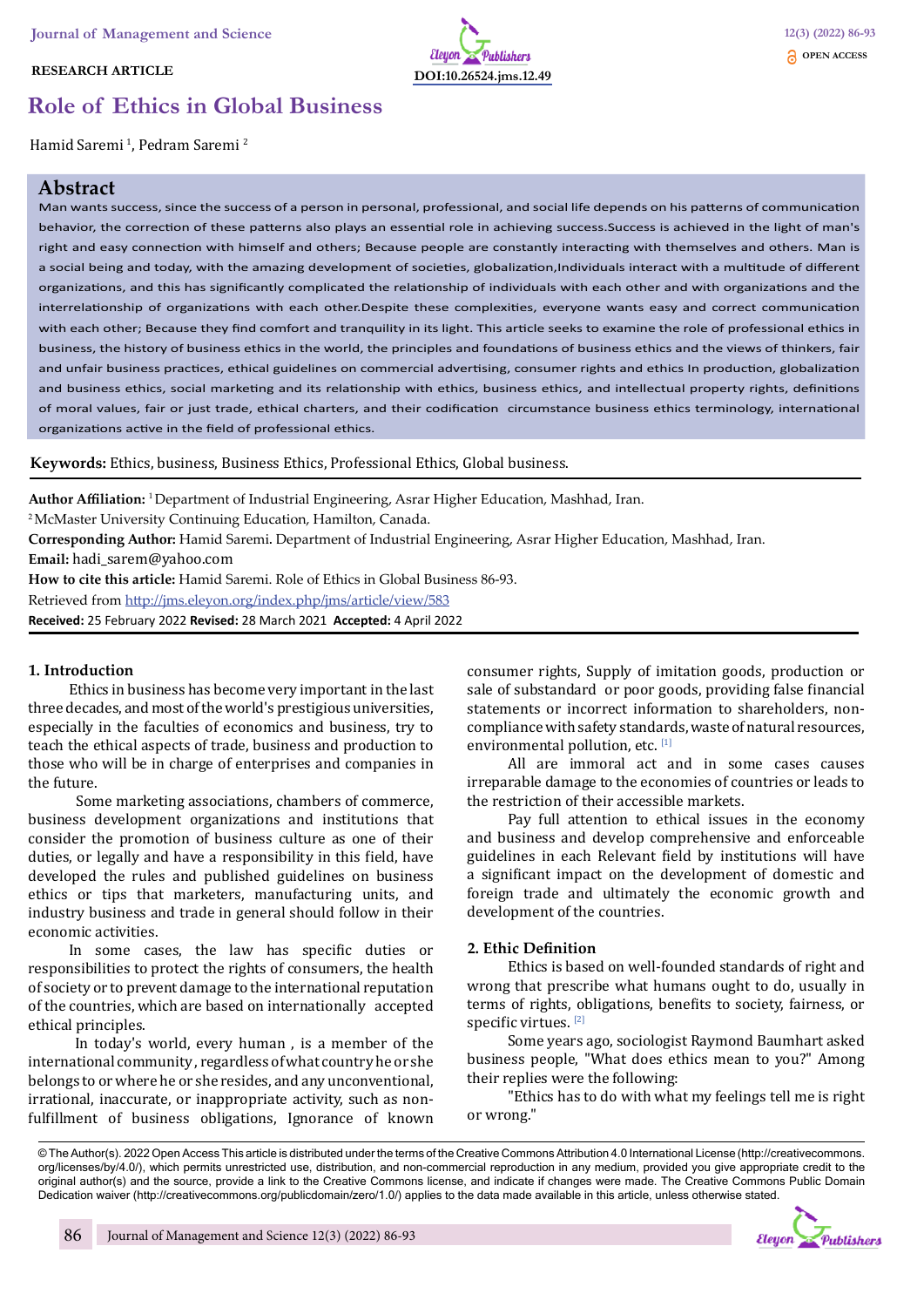"Ethics has to do with my religious beliefs."

"Being ethical is doing what the law requires."

"Ethics consists of the standards of behavior our society accepts."

"I don't know what the word means."

These replies might be typical of our own. The meaning of "ethics" is hard to pin down, and the views many people have about ethics are shaky.

There are Various definitions of ethics which are as follows:

- 1. Ethics is the principles governing the behavior of individuals or groups of human, based on which they can distinguish right from wrong and good from bad.
- 2. The process of deciding on right or wrong behavior is called ethics.
- 3. Ethics is a system that describes right and wrong behaviors.<br>4. Ethics includes criteria and values that guide the behavior
- 4. Ethics includes criteria and values that guide the behavior of the individual and society.
- 5. Ethics is a set of principles, assumptions, or criteria by which individuals or institutions must regulate their behavior. These rules or principles are based on human respect for oneself, others, and the environment in which one lives.

# **3.Business Ethics**

Professional ethics is a process of rational thinking that aims to realize what values should be maintained and disseminated in the organization, in other words, a set of principles and standards of individual and group behavior Or a set of accepted moral behaviors and reactions and reactions by

Professional organizations and associations to provide the best possible social relationships for their members (and even customers, domestic and international competitors) in the performance of professional duties.

Business ethics is a branch of practical applied ethics that examines ethical and spiritual principles or the resulting ethical issues in the business environment. [3]

In the 21st century, due to the globalization of the economy and the consequent expansion of markets, the need to observe ethical points in trade and business has increased more than ever.

In business, all ethical principles are not requiring to be based on law, regulation, or instruction, but merchants, businessmen or professionals have realized over time that if they do not follow some of the principles, they have no chance of penetrating the market or even continuing to operate.

Attention to business ethics increased sharply in the 1980s and 1990s in major businesses and academic circles, and in many important universities of the world, a course or profession was created And most of the important economic institutions of the new business ethic called the world have developed guidelines for observing ethical points in the daily activities or behavior of their employees.

#### **4. Professional ethics Culture Creation**

In the definition of professional ethics, said that it is a process of rational thinking that aims to realize what values should be maintained and disseminated in the organization, in other words, a set of actions and reactions. It is an ethic accepted by professional organizations and associations to provide the most desirable social relationships possible for its members in the performance of their professional duties.

Professional ethics is one of the basic issues of all human societies that every society needs to define the characteristics of professional ethics such as attachment to work, spirit of participation and trust, interaction with each other…., etc. to create a culture for its realization.

Today, many countries have reached the intellectual maturity that ignoring ethical issues and evading social responsibilities and obligations leads to the destruction the institution and organization, because of reason many successful institutions and organizations have felt the need to develop an ethical strategy and they believe that an ethical culture should permeate the organization, hence they have tried to give research on professional ethics a special place. [4]

 In the definition of professional ethics, it is said that it is a process of rational thinking that aims to realize what values should be maintained and disseminated in the organization at what time in other words, a set of accepted ethic actions and reactions by professional organizations and associations to provide the most desirable social relationships possible for its members in the performance of their professional duties.

Professional ethics is one of the basic issues of all human societies. Every society needs it to define the characteristics of professional ethics such as attachment to work, spirit of participation and trust, interaction with each other, etc. and to create a culture for its realization.

Today, many countries have reached the intellectual maturity that ignoring ethical issues and evading social responsibilities and obligations leads to the destruction of the institution and organization, which is why many successful institutions and organizations have felt the need to develop an ethical strategy. And they have come to believe that an ethical culture should permeate the organization, so they have sought to give research on professional ethics a special place.

 Therefore, one of the main concerns of efficient managers at different levels is how to create a suitable environment for human factors working in all professions so that they deal with the issues of society and their profession with a sense of responsibility and full commitment and observe the ethical principles governing their job and profession.

The Features of professional ethics in people are related to the individual field, but when we move from the personal and personal area to the area of business, work ethic or job ethic arises, such as medical ethics, teacher ethics, engineering ethics and the like in, for example of how the system of a hospital or university might be immoral but nurses be asking to be ethical.

Today, professional ethics has a strategic role in institutions and strategic management experts have considered the appropriate ethical principles in the organization as a prerequisite for effective strategic management.

In professional ethics, the organization's ethical responsibilities are to the internal and external environment, and this is distinct from labor law, while labor law is also including in it. Principles of good and efficient ethics are

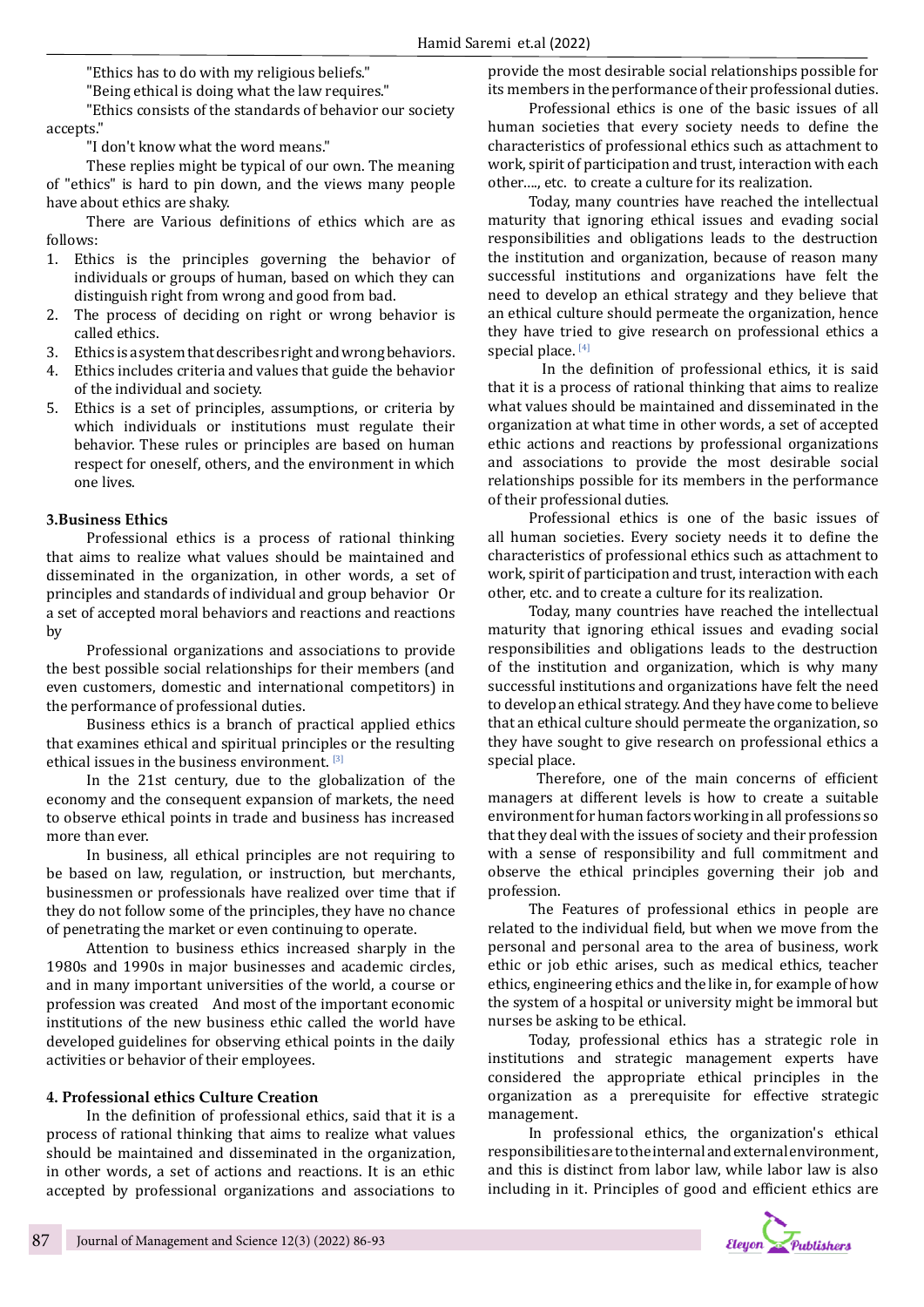prerequisites for effective strategic management, and these principles lead to the creation of an efficient institution or organization.

# **5. The Need to Promote Professional Ethics in organizations and Institutions**

Organizational development is a continuous, coherent and well-planned effort to improve and modernize the system. The goal of organizational development is to improve both the working life of the individual job life and the functioning of the organization. [5]

Considering the importance of professional ethics in the development of the organization, it is necessary to pay attention to extent of professional ethics training in organizations and institutions to determine the effectiveness of in determining the effectiveness and direct of resources, including human resources. Of course, in this area, the ignorance and unfamiliarity of employees with the issue of job and organization ethics is one of the most important obstacles to change the ethical behavior.

Therefore, considering that today no institution and organization can develop without training, it is necessary in organizations, in addition to training the specialties and skills to employees required for each job, to create a spirit of cooperation, joint and collective work, and especially administrative ethics. And organization should be included in training programs in organizations and institutions.

# **6. Professional Ethics Problems and Obstacles of Professional Ethic Value Rather than Problem-Oriented**

One of the main problems and obstacles of professional ethics is value orientation instead of problemoriented. Some experts believe that many of the problems and obstacles of professional ethics arise from our traditional approach to ethics. In our traditional view, we look at ethic problems as virtuous or value-oriented merely, not problem-oriented. [5]

Our orientation is virtuous, not efficient. Our address to the ethics issues is merely preaching, evangelistic, and warning, while dealing with ethics problems correctly and effectively requires expertise and skill.

The virtuous approach compels us to simply remind and insist on ethic precepts and virtues when confronted with moral dilemmas. While virtueism is not really an approach but a stance and ultimately a kind of attitude.

We need to know that the approach is impersonal and methodical and seeks to understand the problem correctly and ultimately solve the problem. The approach is also based on the description of the cause and effect of an issue and uses scientific and measurable criteria and tools in its path.

But attitude is a personal stance and is not essentially about solving a problem.

# **7. Consequences of Neglecting the Factors Affecting Professional Ethics**

In management knowledge, it is quite clear that environmental factors outside the organization, especially global environmental factors are less available to the organization and the possibility of influencing or controlling these factors is almost impossible. [6]

Nevertheless, in the position of analyzing the internal affairs of the organization, it should not be neglected. The least benefit of understanding these factors is that it will make us more realistic and therefore more successful in understanding organizational strategy and policy.

In the field of professional ethics should not be neglected, At least to express and analyze the ethical problems of the organization, from individual, organizational and environmental factors. Neglect of these factors in analysis and expression Causes of ethical dilemma lead us to surrender and unrealism.

Three aspects of factors affecting professional ethics according to Pnio : (individual aspect, organizational aspect, environmental aspect)

**1. Individual aspect:** I. e features personal characteristics, religious values, personal criteria, family factors, beliefs and personality, are among the factors affecting professional ethics from an individual aspect. Certainly, a person who lacks Worthy Ethical competencies, will not enjoy the appropriate standards of professional ethics.

**2.Organizational Aspect:** Factors such as leadership, management, communication with colleagues, communication with subordinates and superiors, the system of encouragement and punishment, expectations of colleagues, rules and regulations and procedures, organizational climate and culture are in this area. It is obvious that the Being undesirable of these factors will be a threat to professional ethics and vice versa.

**3. Environmental Aspect:** Economic, social, cultural, political factors as well as other organizations and competitive factors between them are among the factors affecting professional ethics.

Other Factors Affecting the Professional Ethics of Organizations

In addition to the general and aforementioned factors, lack of work facilities and tools, inappropriate tools, inappropriate work environment, workload in excess of the capacity of the employee or worker, crowded environment of the institution or organization all contribute to moral problems.

Economic and political instability, historical and cultural problems that are strongly incompatible with the culture of partnership and teamwork. Other factors like this undoubtedly affect the ethical situation of the organization. [7]

# **8. A History of Business &Professional Ethics**

In all the divine religions, professional ethics has been considered and people have been encouraged to be truthful, honest, trustworthy and not to steal. In philosophy, Plato focuses on justice and democracy (morality means where the human soul finds a state in which the soul itself becomes beautiful.<sup>[8]</sup>

If the work is beautiful, then the soul is naturally beautiful and is the basis of the ethics of justice and justice is equal to beauty). Aristotle considers ethics precepts based on the prohibition of greed and usury and emphasizes the concept of justice in business. John Locke promoted the defense of property rights as a natural right.

Adam Smith, the father of economics science, developed

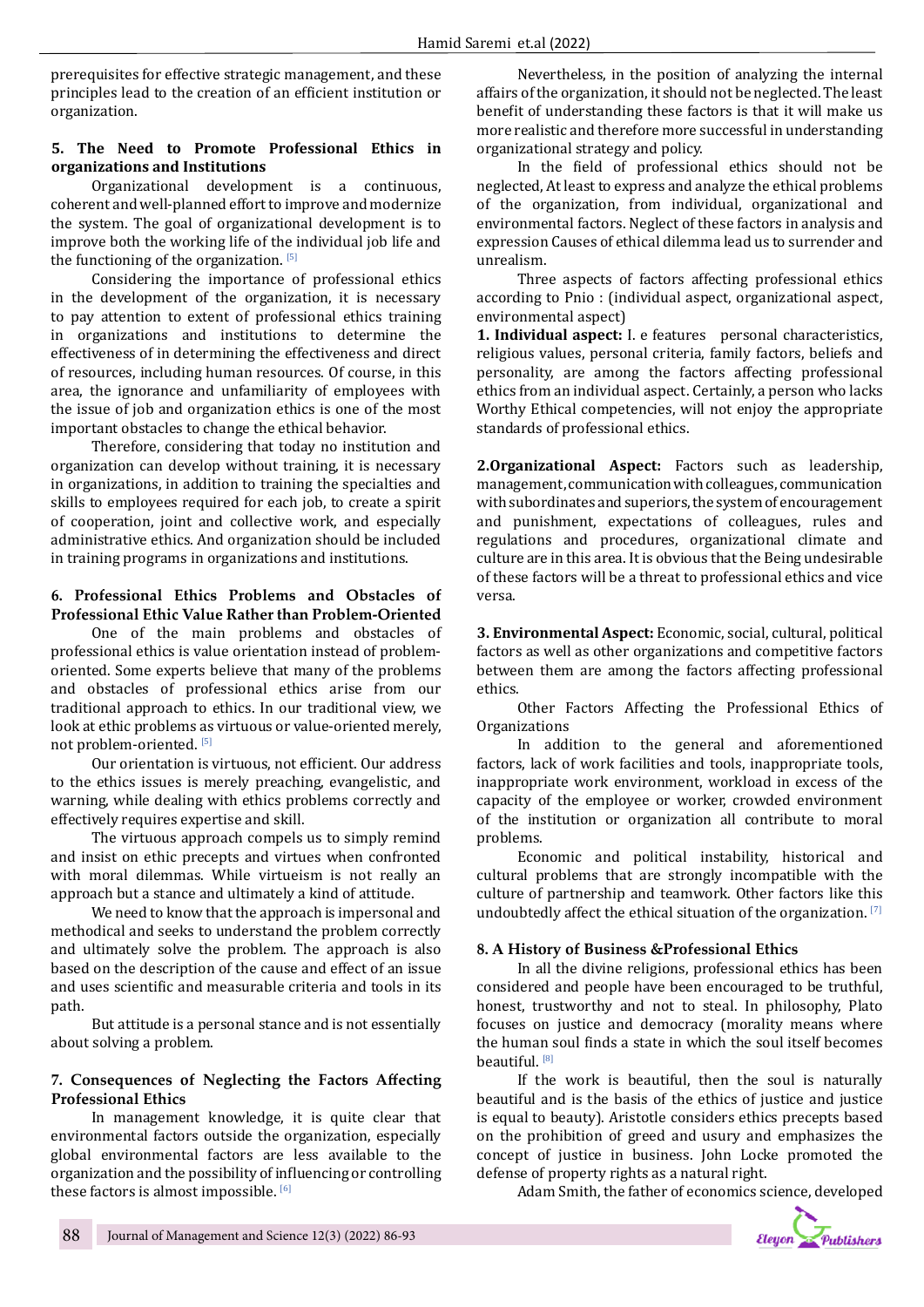the ideas of John Locke in his book The Wealth of Nations.

Smith is an ethical l philosopher and author of The Theory of Moral Relativity. In 1993, the International Parliament of Religions passed a Universal Declaration condemning the abuse of the planet's ecosystems, poverty, hunger, and economic inequality and the process of forming professional ethics has continued till date and has become a daily application of ethical norms in social processes.

 The term professional ethics in its current form was formed in three different stages. The term first became popular in the United States in early 1990, and originated in academic writings and academic lectures. In the second stage, the term was used in public publications, and in the third stage, the concept was used in the business world and means ethical norms in the business process.

The term professional ethics in its current form was formed in three different stages. The term first became popular in the United States in early 1990, and originated in academic writings and academic lectures. In the second stage, the term was used in public publications, and in the third stage, the concept was used in the business world and means ethical norms in the business process.

Professional ethics is one of the most fundamental issues of all human societies and in many industrial countries it has been concluded that disregard for ethical issues and evasion of social responsibilities and obligations leads to the destruction of the enterprise and organization.

Because of reason, many successful companies have felt the need to develop an ethical strategy and believe that an ethical culture should permeate the organization.

 Therefore, they have tried to give a special place to research on professional ethics and even have trainings in this regard.

Given that no organization today can develop without training, in organizations, in addition to training the specialties and skills required for each job to employees, creating a spirit of cooperation, joint and collective work, and especially professional, business and organizational ethics should be a priority.

 Today, having professional ethics is considered as a competitive advantage. "In an organization, good ethics is a prerequisite for good strategic management," says Fred R. David.

Good moral principles are good organization." Ethical principles are derived from the general culture of a society (beliefs, religion, customs).

In organizations, employed people and different classes have special subcultures that distinguish them from each other, All these makes that a special kind of work bias be formed among these groups and organizations which is called the principles of professional ethics.

In one sentence, professional ethics is influenced by organizational ethics. Ethical principles based on proper planning in terms of professional ethics and work conscience has been implemented in developed countries for many years and has been considered by developing countries for in recent years.

Some of the main and effective factors are: proper and efficient human resources, technical knowledge and technological capability, financial and technological resources, internal motivation of human resources, customer satisfaction,

favorable market share and position, organizational participation, competitive advantage and ... Some people believe that job satisfaction increases commitment to ethics.

 Points to be consider in creating ethical principles Ethical principles are a prerequisite for management. Professional ethics is a knowledge that must be created on the basis of a logical and rational course. Managers must believe in the principles of professional ethics. Ethical characteristics should not be in conflict with each other.

 Managers must respect these principles themselves and manifest them in their behavior. Ethical defects can appear at the infrastructure and operational level. Lack of communication between senior managers and operational managers can increase ethical deficiencies in the organization.

# **9. Issues Raised in Business Ethics:**

 The issues that business or professional ethics discuss are very broad and there are different or contradictory views on them. Here I shall point to some of them as follows:<br>1. The social responsibility of companies that disc

- The social responsibility of companies that discusses regarding the duties and responsibilities of economic enterprises in relation to each other and society and the relationship of the founding members or owners of a company or shareholders, observance of fiduciary duty, industrial espionage, acquisition of a company or acquisition of ownership without management consent and board of directors.<sup>[9]</sup>
- 2. Misuse of marketing tools and misleading advertising;<br>3. Assistance of companies or economic enterprises t
- Assistance of companies or economic enterprises to influential parties or groups in order to use their power to achieve business goals;
- 4. Misleading analysis in financial statements in order to deceive shareholders;
- 5. Bribery, illicit payments to promote business activities;<br>6. Unhealthy competition or elimination of competitors in
- Unhealthy competition or elimination of competitors in ways that are contrary to the values that govern society;
- 7. Ethical issues related to the worker and the employer:

# **10. Ethical Principles Governing Business**

The most important ethical principles that have been accepted in international trade are:

# **1.Honesty**

Honesty or manipulation is one of the highest human qualities and it is necessary to observe it in all stages of trade and business. Concealing the truth or providing false information about the characteristics of the product or deceiving the customer is a bad move harms the continuity of business activities. [10]

# **2.Simplicity**

Simplicity in any situation creates a sense of closeness in the relationship. The concept of simplicity makes cognition and confidence together relieves the consumer of stress or annoying excitement.

#### **3.Creative Trust**

 The concept of values itself is self-reliant. Because it is the point of sharing and accepting people's demands. Paying attention to moral principles is creating value for common beliefs.

# **4.Fairness**

According to this principle, each trader must follow

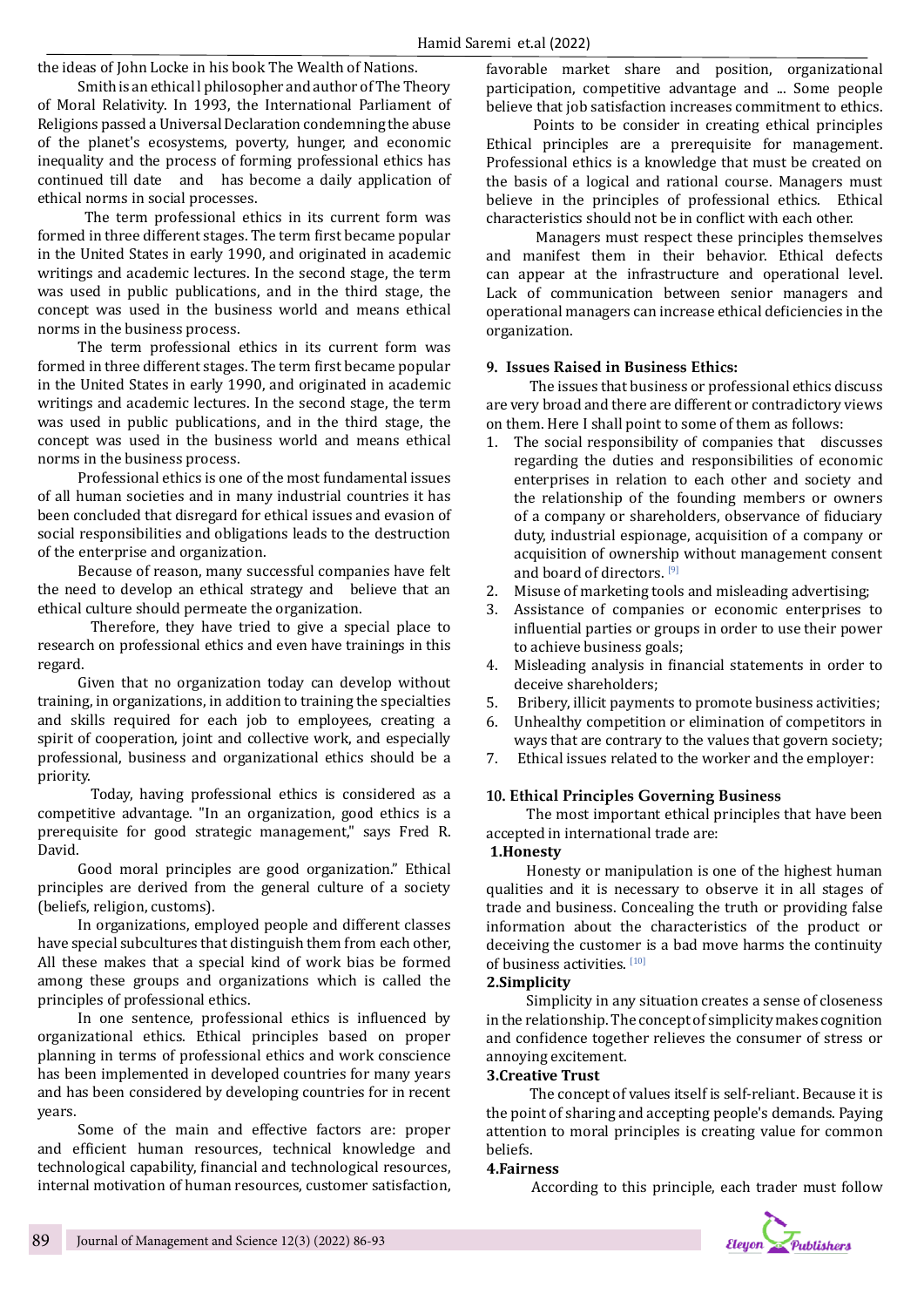the interests of the other party or his business partner in the same way as the winner, the winner must consider his interests and the method.

# **5.Responsibility**

It is important for the buyer that a transaction is responsible for both parties and the seller, who usually makes a profit, does not leave the buyer alone with ambiguities or problems.

Based on the principle of responsibility, traders must provide all information related to the goods or services that can be provided or tips that in some way affect the conduct of the business transaction to their counterparty or future business partner. The principle of responsibility or accountability is closely related to the principle of honesty and is in fact complementary to it. Accountability is a two-way winwin relationship.

But the point is, a transaction is not the end of a consumer-producer relationship. This is a key condition of business ethics. However, many manufacturers try to address this issue by establishing customer relationship centers and responding to buyers' demands.

# **6.Keeping trade secrets and secrecy**

 Merchants are morally obligated to maintain the secrecy of orders received or contracts they enter into to conduct business transactions. Information about contracts, trade negotiations or transactions that will take place is personal information and disclosure. They can cause a lot of problems for both parties or lead to abnormal price fluctuations in the market.

# **7. Adherence to Obligations**

 Adherence to obligations within the framework of commercial contracts and non-violation of their provisions has been recognized as one of the most important ethical principles in business. Although in most cases commercial laws and regulations specify the obligations of the parties in the field of fulfillment of obligations, but in any contract can be dealt with cases in which the law does not specify a specific duty for traders and only adherence to ethical principles can It is necessary to note here that most commercial and industrial enterprises in developed countries have developed ethical charters or special instructions in order to teach ethical points to their employees. Observance of their provisions is mandatory for employees.

# **8. Predictability**

Consumers tend to use a product or service according to their expectations, so predictability for a purchase helps consumers' sense of convenience. And accepted global markets. These principles are designed to benefit buyers. It is effective in creating transparent markets and fighting corruption.

Meanwhile, the culture of business ethics should be considered as a sales strategy, more attention to the business environment of countries. A concept that has been prevalent among merchants in traditional markets for many years.

# **11. Ethical Values for Business Success**

Look at successful and honest businesses to see a set of values that have not changed over time.

 Think about the values that exist in your Business and see what you can do to support them.

Fortunately, in the world of business ethics, the employer helps you. In short, his values are your values (in the area of work). [11]

Your freedom to choose your own ethical values is a bit limited. Given the wave of corporate scandals in the present age, the thought of following the company's values may not bother you much. The problem is: what values should you trust?

Look at successful and honest businesses to see a set of values that have not changed over time.

 Think about the values that exist in your organization and see what you can do to support them

 So, first, management must be guided by examples and patterns. Good ethic must start from the top. Every employee must be accountable to the rules.

Second, corporate's values or ethics must be disseminated throughout the business. Every environment and every occasion should be used to convey this good message to everyone. Of course, these things only become valid when the business does what it says.

Third, everyone must be trained so that everyone is aware. Motivational speeches or posters are sometimes overlooked, but spending some time learning them will have a lasting effect.

Fourth, both the employee and the company must pursue this in the long run so that ethics can be passed on to the next generation of employees. The longer it lasts, the more these principles take root.

# **12. Ethics and Social Responsibility of Managers in Companies**

The new era has witnessed the tendency of managers' perception towards their meta-organization and has made them aware of the environments outside their business. In this age, effective management is a management that leaves the scope of its business and thinks of society and the wider environment.

Managers from the lowest to the highest levels of the organization also make decisions that, in addition to having a real foundation, also require value judgment. [12]

 These managers must adjust their business's economic policies according to their social and environmental effects; because as societal expectations of organizations increase, societies have become more sensitive to issues such as the environment, women's rights, minorities, children, the disabled, employment equality, and the reduction of manpower; Failure to pay attention to these issues can cause major problems for organizations, which ultimately affect the success of the organization.

The ethics and social responsibility of the business is an issue that seeks to ensure companies in order to maintain the stability and sustainability of their interests in society. [13]

 In fact, ethics and social responsibility are the conscious conscience of the business, the avoidance of which causes a lot of damage to the body of the business and the society in which it operates, and it is very important to pay attention to them, because recent scandals show that economic values are declining.

 This issue is of special importance in many developing countries, because on the one hand, moral principles and social values have a special sovereignty over the people, so that people are particularly sensitive to non-compliance with them, and on the other hand, such countries are significantly

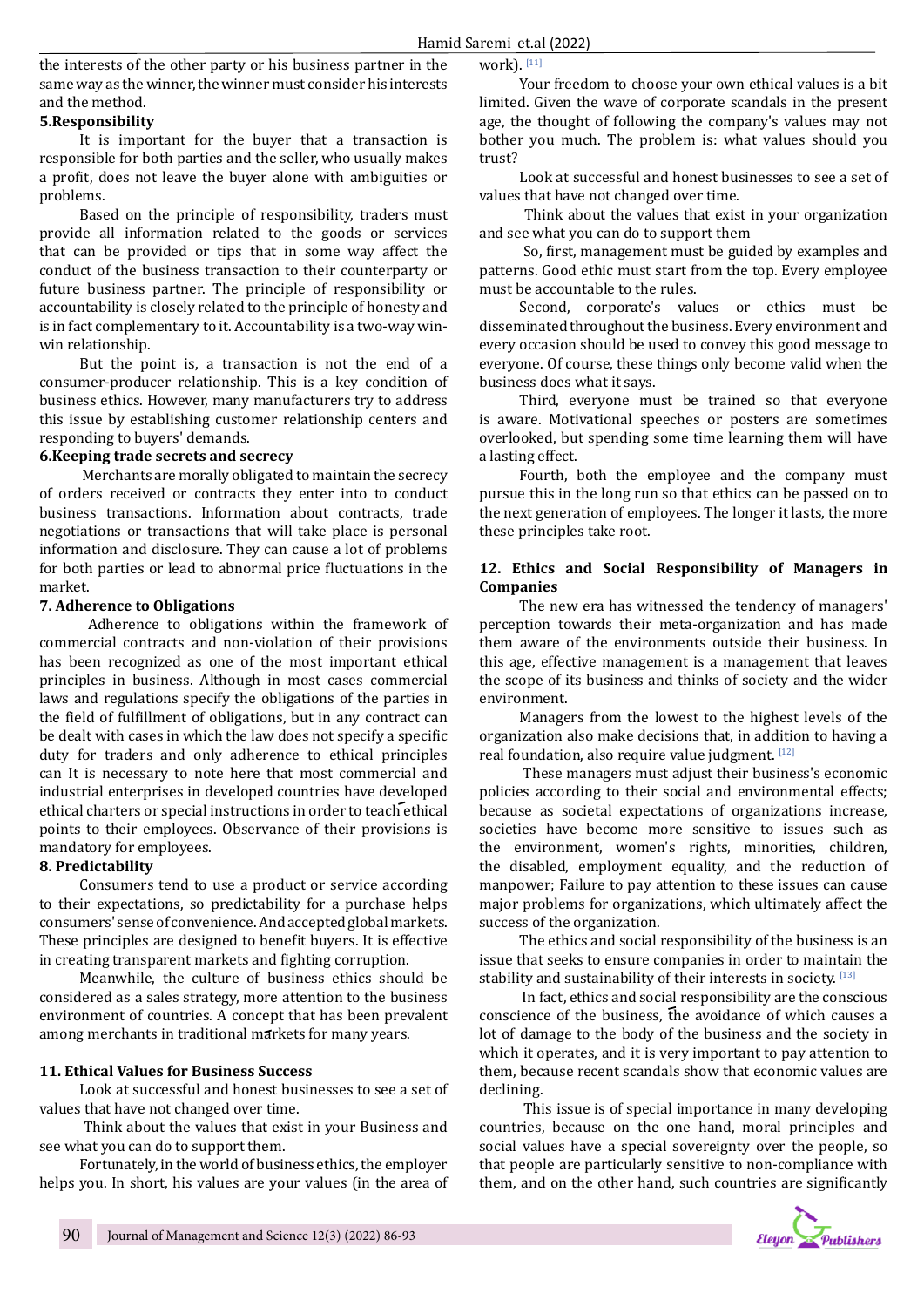different from advanced Countries.

Today, an increasing tendency towards Ethic and social responsibility and accountability of the business in which managers work is being created.

 This can be an important factor in advancing business goals along with other management factors, the success of more business in the community in which they operate.

Although the main goal of business is to increase efficiency and profitability, but in the age of information and globalization, to achieve success, one must respond positively to social expectations and ethic norms.

 Ethics and social responsibility guarantee the achievement of these goals. And that it will ensure these goals for many years to come, provided that managers are fully aware of their ethics and social responsibility in society.

Managers are even responsible for their thinking towards society. And if they want to maintain their business, they must seek the public satisfaction and meet their needs and respond to the responsibilities assigned to them, because accepting the responsibilities assigned to them and being accountable create public trust that It is one of the best social assets and promotes the level of acceptance and effectiveness of business, Otherwise, they will eventually take on the problems they have created for society.

#### **13. Ethics and Management Practices**

Ethics impacts various aspects of management and operations, including human resources, marketing, research and development, and even the corporate mission. [14]

The role of ethics in management practices, particularly those practices involving human resources and employment, differs from culture to culture. Local culture impacts the way people view the employee-employer relationship. In many cultures, there are no clear social rules preventing discrimination against people based on age, race, gender, sexual preference, handicap, and so on. Even when there are formal rules or laws against discrimination, they may not be enforced, as normal practice may allow people and companies to act in accordance with local cultural and social practices.

Culture can impact how people see the role of one another in the workplace. For example, gender issues are at times impacted by local perceptions of women in the workplace. So how do companies handle local customs and values for the treatment of women in the workplace?

 If you're a senior officer of an American company, do you send a woman to Saudi Arabia or Afghanistan to negotiate with government officials or manage the local office? Does it matter what your industry is or if your firm is the seller or buyer?

In theory, most global firms have clear guidelines articulating antidiscrimination policies. In reality, global businesses routinely self-censor. Companies often determine whether a person—based on their gender, ethnicity, or race can be effective in a specific culture based on the prevailing values in that culture. The largest and most respected global companies, typically the Fortune Global, can often make management and employment decisions regardless of local practices. Most people in each country will want to deal with these large and well-respected companies. The person representing the larger company brings the clout of their company to any business interaction. In contrast, lesserknown, midsize, and smaller companies may find that who their representative is will be more important. Often lacking business recognition in the marketplace, these smaller and midsize companies have to rely on their corporate representatives to create the professional image and bond with them in-country counterparts. [12]

Cultural norms may make life difficult for the company as well as the employee. In some cultures, companies are seen as "guardians" or paternal figures. Any efforts to lay off or fire employees may be perceived as culturally unethical. In Japan, where lifelong loyalty to the company was expected in return for lifelong employment, the decade-long recession beginning in the 1990s triggered a change in attitude. Japanese companies finally began to alter this ethical perception and lay off workers without being perceived as unethical.

Global corporations are increasingly trying to market their products based not only on the desirability of the goods but also on their social and environmental merits. Companies whose practices are considered unethical may find their global performance impacted when people boycott their products. Most corporations understand this risk. However, ethical questions have grown increasingly complicated, and the "correct" or ethical choice has, in some cases, become difficult to define.

#### **14. Role of Ethics in Global Business**

As businesses expand internationally, they must not only understand an organization's mission, vision, goals, policies and strategies but also must take into account the legal and ethical issues in Global business. When companies plan their long-term expansion into a foreign environment, they must tackle serious moral and ethical challenges and decision-making in order to make their expansion a success.

Some of the most common ethical issues in global business include outsourcing, working standards and conditions, workplace diversity and equal opportunity, child labor, trust and integrity, supervisory oversight, human rights, religion, the political arena, the environment, bribery and corruption. Businesses trading internationally are expected to fully comply with federal and state safety regulations, environmental laws, fiscal and monetary reporting statutes and civil rights laws. [11]

Cultural considerations can also make or break a company conducting business globally. Every culture and nation has its own history, customs, traditions and code of ethics. Cultural barriers include language, which often means a company must rely on translators when speaking to business contacts and customers. Gender can be an issue in countries where women do not have the same rights as men. Religious holidays and other cultural events can prohibit trade at certain times. Acting in accordance with ethical and cultural values is crucial for a multinational company to win clients' support and business and to achieve a competitive advantage in a particular market.

The rapid growth of international business has increased demand for qualified professionals who are familiar with global markets, business practices, cultural considerations and ethical issues in international business. Companies that operate in multiple locations around

 $E$ leyon  $\sqrt{\frac{p_{\text{t}}}{p_{\text{t}}}}$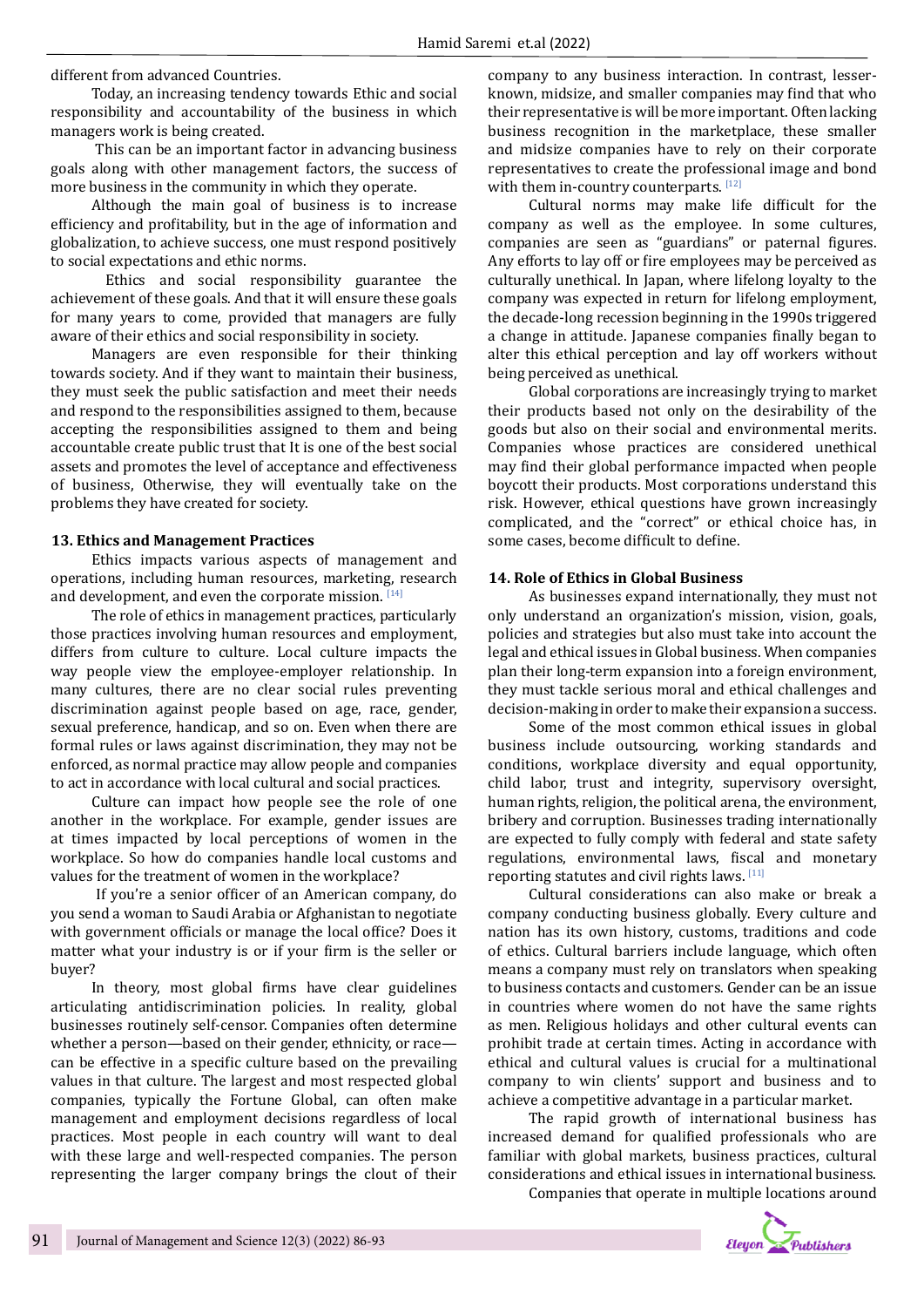the world need to embrace a single code of ethics and apply it everywhere.

The maxim "Ethics must be global, not local" provides context for evaluating ethical issues that arise internationally. It also helps us to remember that values are the core component of a universal ethical framework. In short, business ethics should be steadfast and global no matter where companies are located in the world.

Regardless of the corruption levels of the host countries in which a company is operating or where its home country ranks in Transparency International's Corruption Perceptions Index, the company and its employees should act in an ethical manner. Therefore, if a company is international, then its code of ethics—as well as the IMA Statement of Ethical Professional Practice—applies to all locations where that company operates.

In international business, many companies operate according to the phrase "When in Rome, do as the Romans do," which means that when operating in a host country, you adopt that country's cultural norms, ethics, and business procedures. To some degree, it makes sense to mold your company's culture to best fit the local area. It's important to understand cultural differences, but you should never compromise your company's core ethical values. [13]

Some multinational companies apply one set of values and follow one set of rules in their home country but disregard them or act differently when partnering with less stringent organizations or in host countries. Even multinational companies from countries that generally show good citizenship and ethical values in their home country frequently pursue high-profit and low-cost benefits in host countries through unethical practices such as using underage labor, offering low wages, polluting the local environment, and permitting poor safety conditions.

Multinational corporations should consider and respect all stakeholders' interests while they pursue profitability, not just the financial gain of shareholders and C-suite executives. Global ethics accompanied by good corporate social responsibility (CSR) and environmental sustainability practices ultimately benefit business entities' reputation, long-term viability, and profits. Not only should professionals prioritize ethics above profitability to bolster trust and respect when forming new business relationships, but they should also operate ethically from a CSR standpoint to enhance global value chains.

Further, global business is characterized by a diversity of cultures, customs, and professional practices. When participants in global business hold ethics in the highest regard, this promotes trust and better connections and interactions between different cultures.

In global business, ethics plays an important role even when cultural differences come into play.

Establishing a global code of ethics requires a comprehensive effort across the organization to continue to improve business practices and prevent or root out corruption. It doesn't matter if you're a model company in your home country if you act unethically elsewhere. An ethical organization must demonstrate ethical standards and values when doing business in other countries. Lowering standards just because "you can get away with it" or "that's how business is done here" isn't an acceptable excuse for acting unethically.

# **15. Conclusion**

The place of ethics in business is very important, the application of ethics is such that the result is reflected in professional business.

Expressing ethical issues that apply to an individual's life promotes the spirit and social status of the individual and has been emphasized and considered in various societies.

Now, if ethical issues are applied in social life and business relations, in addition to creating a healthy competitive environment in business, it will make the economy dynamic and everyone will benefit from it.

We all know that the producer and the customer (consumer) each have a series of rights and duties, and paying attention to these rights and observing them will ensure their benefits.

If ethical points are observed in the production, not only the losses will be reduced, but also the trust, which is considered as the biggest capital and the most important brand for the producer, can guarantee his success in the competitive market.

 Today, dealing with intellectual property rights, corporate social responsibility along with the globalization of the economy, professional and fair trade, etc. are very important issues and have an important value and position in organizations.

The importance of the term "business ethics" has increased dramatically today. Today's companies and organizations develop strategies to validate their "brand", one of the most important of which is "creating an ethical brand".

This attitude is becoming more and more important for capital owners and shareholders. Because the current knowledgeable customers and buyers have introduced a new definition of quality in the market, and that is the degree of compliance with "business ethics" during the production of the desired product or service.

The sum of the above two cases which one is from owners and shareholders in search of a sustainable business, and other is today 's conscious consumers who are looking to make ethical purchases have led to the creation of new concepts of "ethical business", "sustainable business", "fair trade", "green brand", "responsible business" and "social responsibility".

Achieving the above goals is an organizational concepts and obviously, the first step in this direction is the observance of business ethics by each individual.

There are always things in business that can be called ethical dilemmas. It is usually very difficult to make decisions at crossroads. By studying different cultures and models, two important principles in ethics are mentioned as follows:

- 1. Having a criterion to follow
- 2. Tendency to follow

In global business, the ethics in business is an applied ethics where professionals and researchers use principles and theories to solve any ethical problems that exist in business.

At the quarter of the 20th century, as technologies like internet have made global business or international business all more viable, the business ethics domestically have grown in importance along with the power and significance of major businesses.